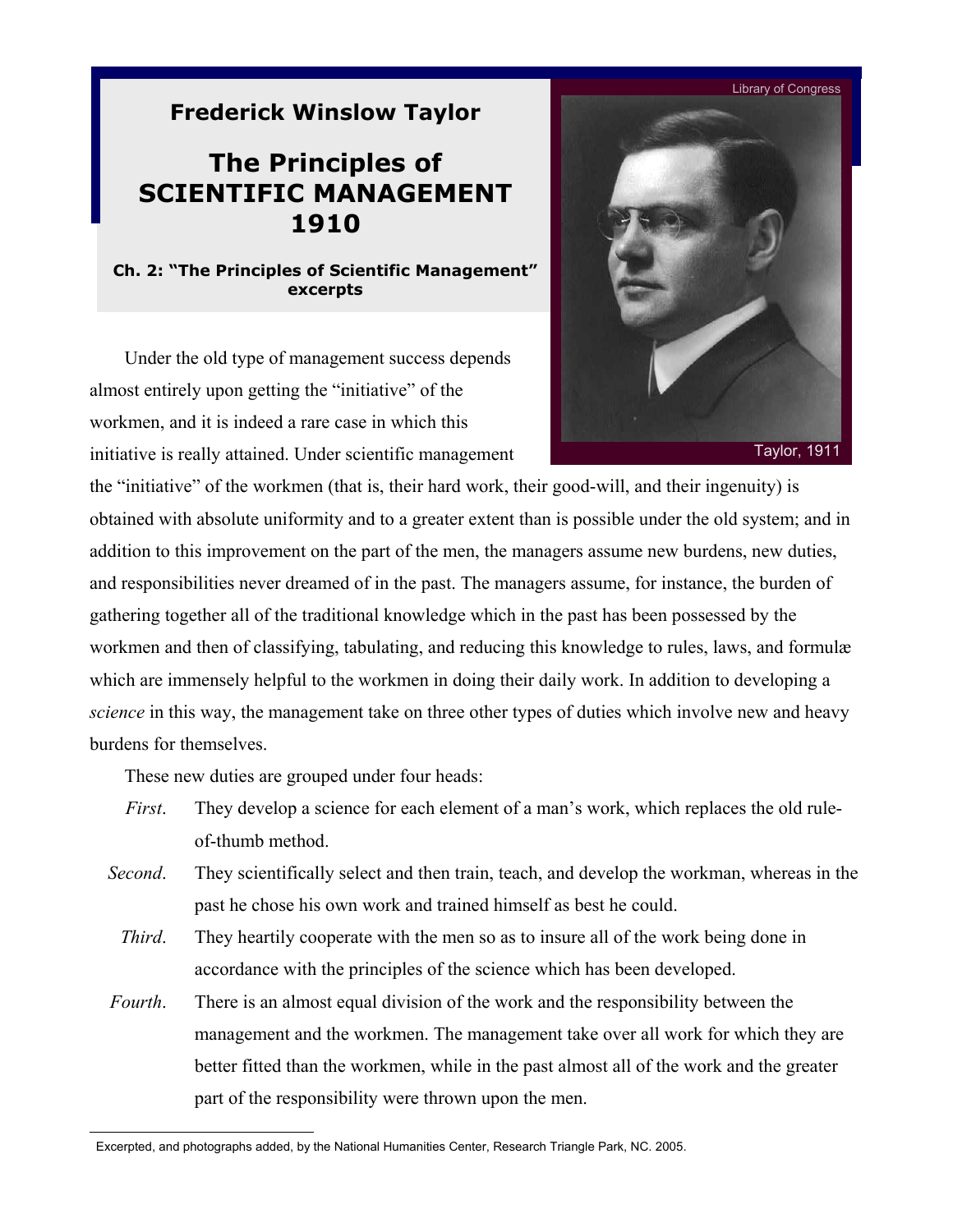It is this combination of the initiative of the workmen, coupled with the new types of work done by the management, that makes scientific management so much more efficient than the old plan. . . .

Perhaps the most prominent single element in modern scientific management is the task idea. The work of every workman is fully planned out by the management at least one day in advance, and each man receives in most cases complete written instructions, describing in detail the task which he is to accomplish, as well as the means to be used in doing the work. And the work planned in advance in this way constitutes a task which is to be solved, as explained above, not by the workman alone, but in almost all cases by the joint effort of the workman and the management. This task specifies not only what is to be done but how it is to be done and the exact time allowed for doing it. And whenever the workman succeeds in doing his task right, and within the time limit specified, he receives an addition of from 30 per cent. to 100 per cent. to his ordinary wages. These tasks are carefully planned, so that both good and careful work are called for in their performance, but it should be distinctly understood that in no case is the workman called upon to work at a pace which would be injurious to his health. The task is always so regulated that the man who is well suited to his job will thrive while working at this rate during a long term of years and grow happier and more prosperous, instead of being overworked. Scientific management consists very largely in preparing for and carrying out these tasks. . . .

One of the first pieces of work undertaken by us, when the writer started to introduce scientific management into the Bethlehem Steel Company, was to handle pig iron on task work. The opening of the Spanish War found some 80,000 tons of pig iron placed in small piles in an open field adjoining the works. Prices for pig iron had been so low that it could not be sold at a profit, and it therefore had been stored. With the



opening of the Spanish War the price of pig iron rose, and this large accumulation of iron was sold. This gave us a good opportunity to show the workmen, as well as the owners and managers of the works, on a fairly large scale the advantages of task work over the old-fashioned day work and piece work, in doing a very elementary class of work.

The Bethlehem Steel Company had five blast furnaces, the product of which had been handled by a pig-iron gang for many years. This gang, at this time, consisted of about 75 men. They were good,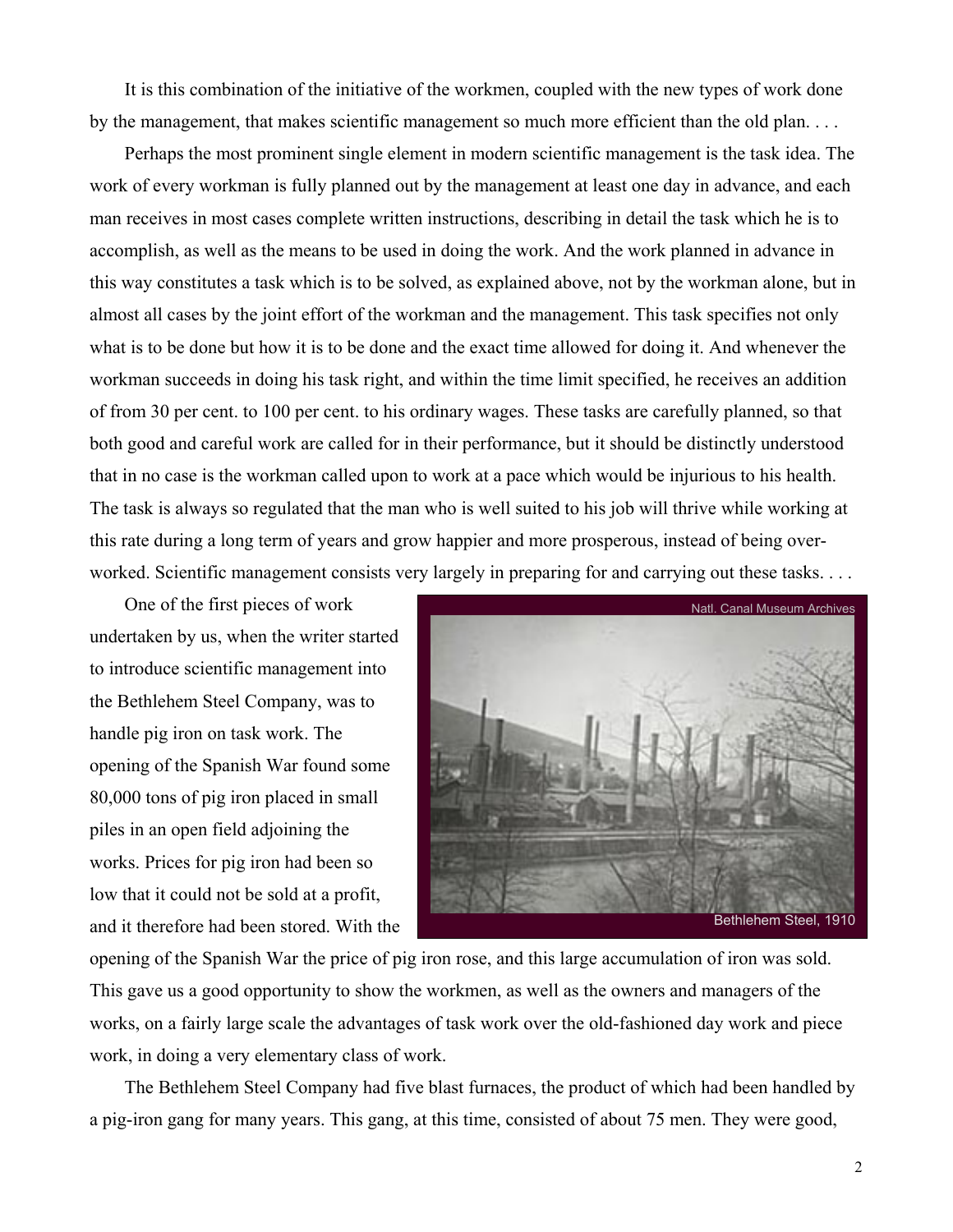average pig-iron handlers, were under an excellent foreman who himself had been a pig-iron handler, and the work was done, on the whole, about as fast and as cheaply as it was anywhere else at that time.

A railroad switch was run out into the field, right along the edge of the piles of pig iron. An inclined plank was placed against the side of a car, and each man picked up from his pile a pig of iron weighing about 92 pounds, walked up the inclined plank and dropped it on the end of the car.

We found that this gang were loading on the average about  $12\frac{1}{2}$  long tons per man per day. We were surprised to find, after studying the matter, that a first-class pig-iron handler ought to handle between 47<sup>[1](#page-2-0)</sup> and 48 long tons per day, instead of  $12\frac{1}{2}$  tons. This task seemed to us so very large that we were obliged to go over our work several times before we were absolutely sure that we were right.



Once we were sure, however, that 47 tons was a proper day's work for a first-class pig-iron handler, the task which faced us as managers under the modern scientific plan was clearly before us. It was our duty to see that the 80,000 tons of pig iron was loaded on to the cars at the rate of 47 tons per man per day, in place of 12½ tons, at which rate the work was then being done. And it was further our duty to see that this work was done without bringing on a strike among the men, without any quarrel with the men, and to see that the men were happier and better contented when loading at the new

rate of 47 tons than they were when loading at the old rate of 12½ tons.

Our first step was the scientific selection of the workman. In dealing with workmen under this type of management, it is an inflexible rule to talk to and deal with only one man at a time, since each

<span id="page-2-0"></span><sup>1&</sup>lt;br>I Many people have questioned the accuracy of the statement that first-class workmen can load 47½ tons of pig iron from the ground on to a car in a day. For those who are skeptical, therefore, the following data relating to this work are given:

*First*. That our experiments indicated the existence of the following law: that a first-class laborer, suited to such work as handling pig iron, could be under load only 42 per cent. of the day and must be free from load 58 per cent. of the day.

*Second*. That a man in loading pig iron from piles placed on the ground in an open field on to a car which stood on a track adjoining these piles, ought to handle (and that they did handle regularly) 47½ long tons (2240 pounds per ton) per day. . . .

A pig-iron handler walks on the level at the rate of one foot in 0.006 minutes. The average distance of the piles of pig iron from the car was 36 feet. It is a fact, however, that many of the pig-iron handlers ran with their pig as soon as they reached the inclined plank. Many of them also would run down the plank after loading the car. So that when the actual loading went on, many of them moved at a faster rate than is indicated by the above figures. . . .

If any one who is interested in these figures will multiply them and divide them, one into the other, in various ways, he will find that all of the facts stated check up exactly. [Footnote in original]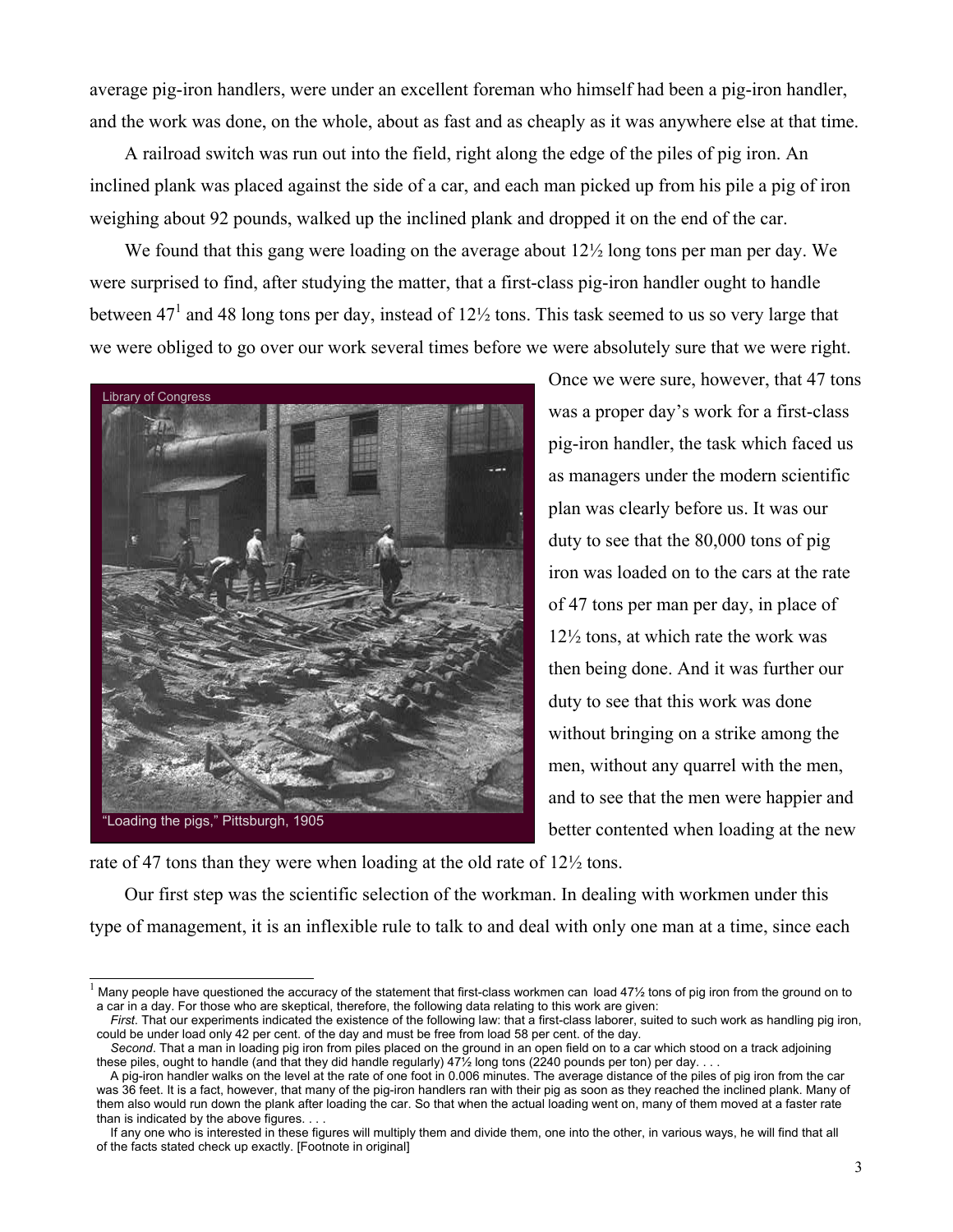workman has his own special abilities and limitations, and since we are not dealing with men in masses, but are trying to develop each individual man to his highest state of efficiency and prosperity. Our first step was to find the proper workman to begin with. We therefore carefully watched and studied these 75 men for three or four days, at the end of which time we had picked out four men who appeared to be physically able to handle pig iron at the rate of 47 tons per day. A careful study was then made of each of these men. We looked up their history as far back as practicable and thorough inquiries were made as to the character, habits, and the ambition of each of them. Finally we selected one from among the four as the most likely man to start with. He was a little Pennsylvania Dutchman who had been observed to trot back home for a mile or so after his work in the evening about as fresh as he was when he came trotting down to work in the morning. We found that upon wages of \$1.15 a day he had succeeded in buying a small plot of ground, and that he was engaged in putting up the walls of a little house for himself in the morning before starting to work and at night after leaving. He also

had the reputation of being exceedingly "close," that is, of placing a very high value on a dollar. As one man whom we talked to about him said, "A penny looks about the size of a cartwheel to him." This man we will call Schmidt.

The task before us, then, narrowed itself down to getting Schmidt to handle 47 tons of pig iron per day and making him glad to do it. This was done as follows. Schmidt was called out from among the gang of pig-iron handlers and talked to somewhat in this way:

"Schmidt, are you a high-priced man?"

"Vell, I don't know vat you mean."

"Oh yes, you do. What I want to know is whether you are a high-priced man or not."

"Vell, I don't know vat you mean."

"Oh, come now, you answer my questions. What I want to find out is whether you are a high-priced man or one of these cheap fellows here. What I want to find out is whether you want

to earn \$1.85 a day or whether you are satisfied with \$1.15, just the same as all those cheap fellows are getting."

"Did I vant \$1.85 a day? Vas dot a high-priced man? Vell, yes, I vas a high-priced man."

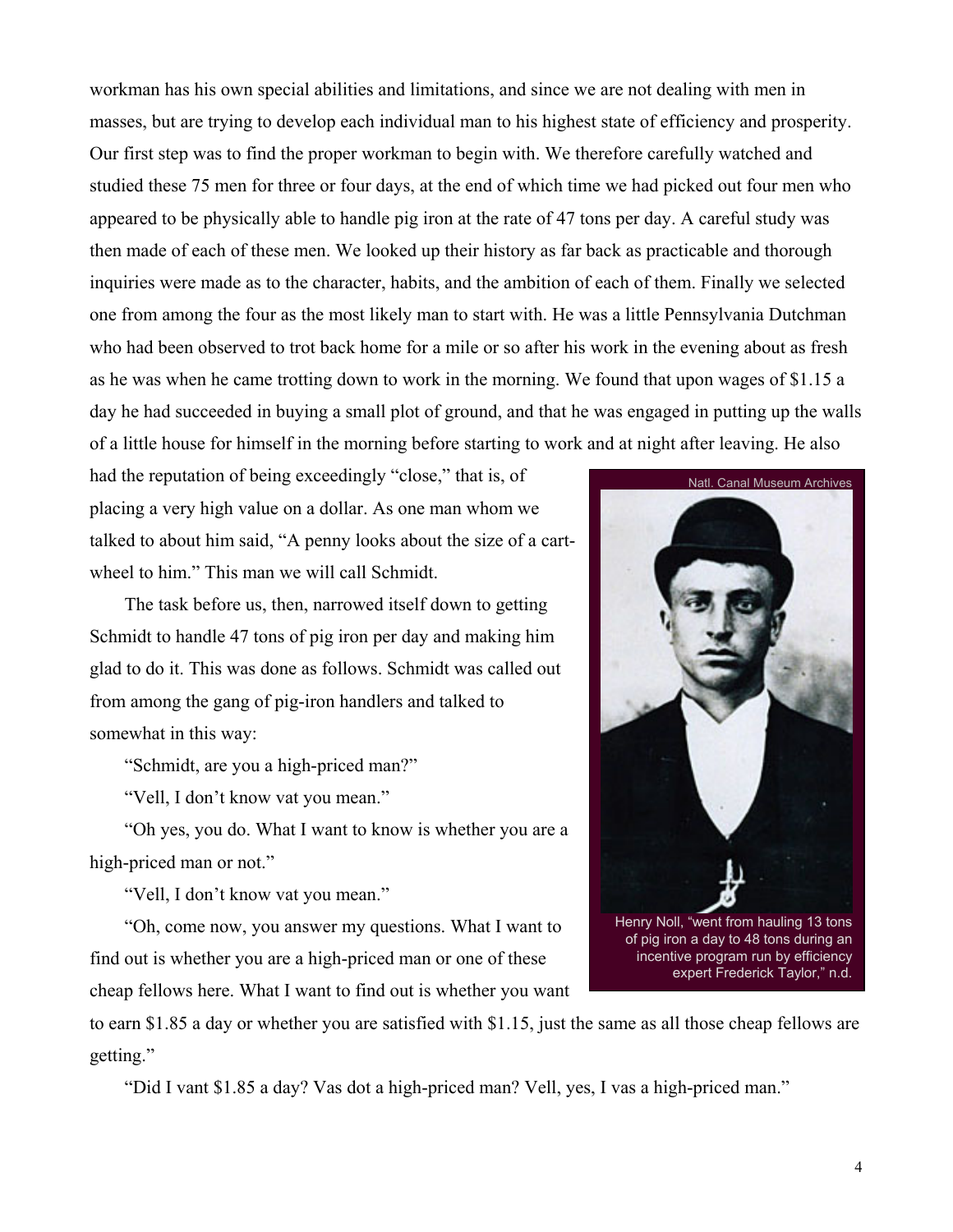"Oh, you're aggravating me. Of course you want \$1.85 a day — every one wants it! You know perfectly well that that has very little to do with your being a high-priced man. For goodness' sake answer my questions, and don't waste any more of my time. Now come over here. You see that pile of pig iron?"

"Yes."

"You see that car?"

"Yes."

"Well, if you are a high-priced man, you will load that pig iron on that car tomorrow for \$1.85. Now do wake up and answer my question. Tell me whether you are a high-priced man or not."

"Vell — did I got  $$1.85$  for loading dot pig iron on dot car to-morrow?"

"Yes, of course you do, and you get \$1.85 for loading a pile like that every day right through the year. That is what a high-priced man does, and you know it just as well as I do."

"Vell, dot's all right. I could load dot

Library of Congress Cords of pig iron, Pittsburgh, 1905

pig iron on the car to-morrow for \$1.85, and I get it every day, don't I?"

"Certainly you do — certainly you do."

"Vell, den, I vas a high-priced man."

"Now, hold on, hold on. You know just as well as I do that a high-priced man has to do exactly as he's told from morning till night. You have seen this man here before, haven't you?"

"No, I never saw him."

"Well, if you are a high-priced man, you will do exactly as this man tells you to-morrow, from morning till night. When he tells you to pick up a pig and walk, you pick it up and you walk, and when he tells you to sit down and rest, you sit down. You do that right straight through the day. And what's more, no back talk. Now a high-priced man does just what he's told to do, and no back talk. Do you understand that? When this man tells you to walk, you walk; when he tells you to sit down, you sit down, and you don't talk back at him. Now you come on to work here to-morrow morning and I'll know before night whether you are really a high-priced man or not."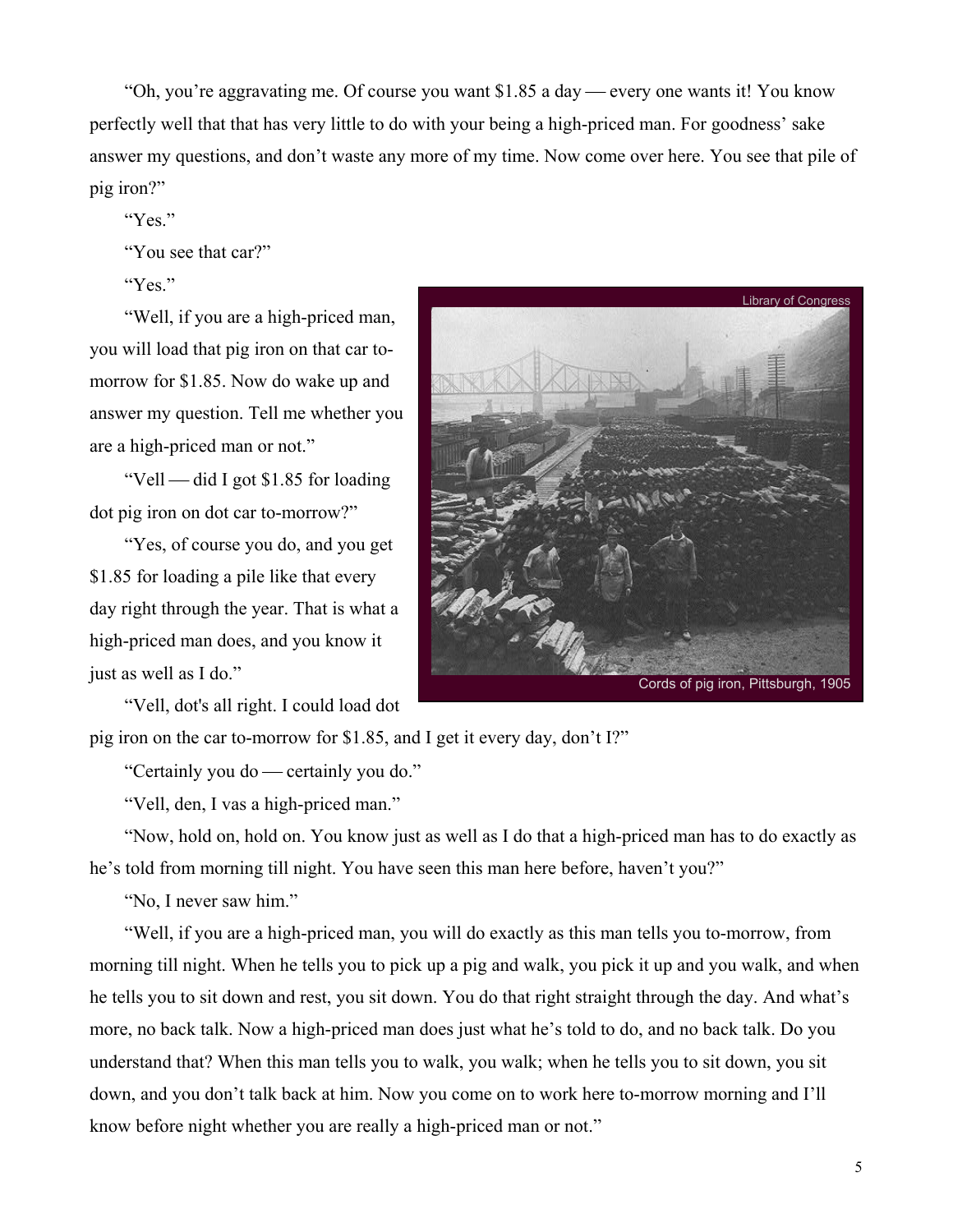This seems to be rather rough talk. And indeed it would be if applied to an educated mechanic, or even an intelligent laborer. With a man of the mentally sluggish type of Schmidt it is appropriate and not unkind, since it is effective in fixing his attention on the high wages which he wants and away from what, if it were called to his attention, he probably would consider impossibly hard work. . . .

Schmidt started to work, and all day long, and at regular intervals, was told by the man who stood over him with a watch, "Now pick up a pig and walk. Now sit down and rest. Now walk — now rest," etc. He worked when he was told to work, and rested when he was told to rest, and at half-past five in the afternoon had his 47½ tons loaded on the car. And he practically never failed to work at this pace and do the task that was set him during the three years that the writer was at Bethlehem. And throughout this time he averaged a little more than \$1.85 per day, whereas before he had never received over \$1.15 per day, which was the ruling rate of wages at that time in Bethlehem. That is, he received 60 per cent higher wages than were paid to other men who were not working on task work. One man after another was picked out and trained to handle pig iron at the rate of 47½ tons per day until all of the pig iron was handled at this rate, and the men were receiving 60 per cent more wages than other workmen around them. . . .

Doubtless some of those who are especially interested in working men will complain because under scientific management the workman, when he is shown how to do twice as much work as he formerly did, is not paid twice his former wages, while others who are more interested in the dividends than the workmen will complain that under this system the men receive much higher wages than they did before.

It does seem grossly unjust when the bare statement is made that the competent pig-iron handler, for instance, who has been so trained that he piles 3 6/10 times as much iron as the incompetent man formerly did, should receive an increase of only 60 per cent. in wages.

It is not fair, however, to form any final judgment until all of the elements in the case have been considered. At the first glance we see only two parties to the transaction, the workmen and their employers. We overlook the third great party, the whole people, — the consumers, who buy the product of the first two and who ultimately pay both the wages of the workmen and the profits of the employers.

The rights of the people are therefore greater than those of either employer or employé. And this third great party should be given its proper share of any gain. In fact, a glance at industrial history shows that in the end the whole people receive the greater part of the benefit coming from industrial improvements. In the past hundred years, for example, the greatest factor tending toward increasing the output, and thereby the prosperity of the civilized world, has been the introduction of machinery to